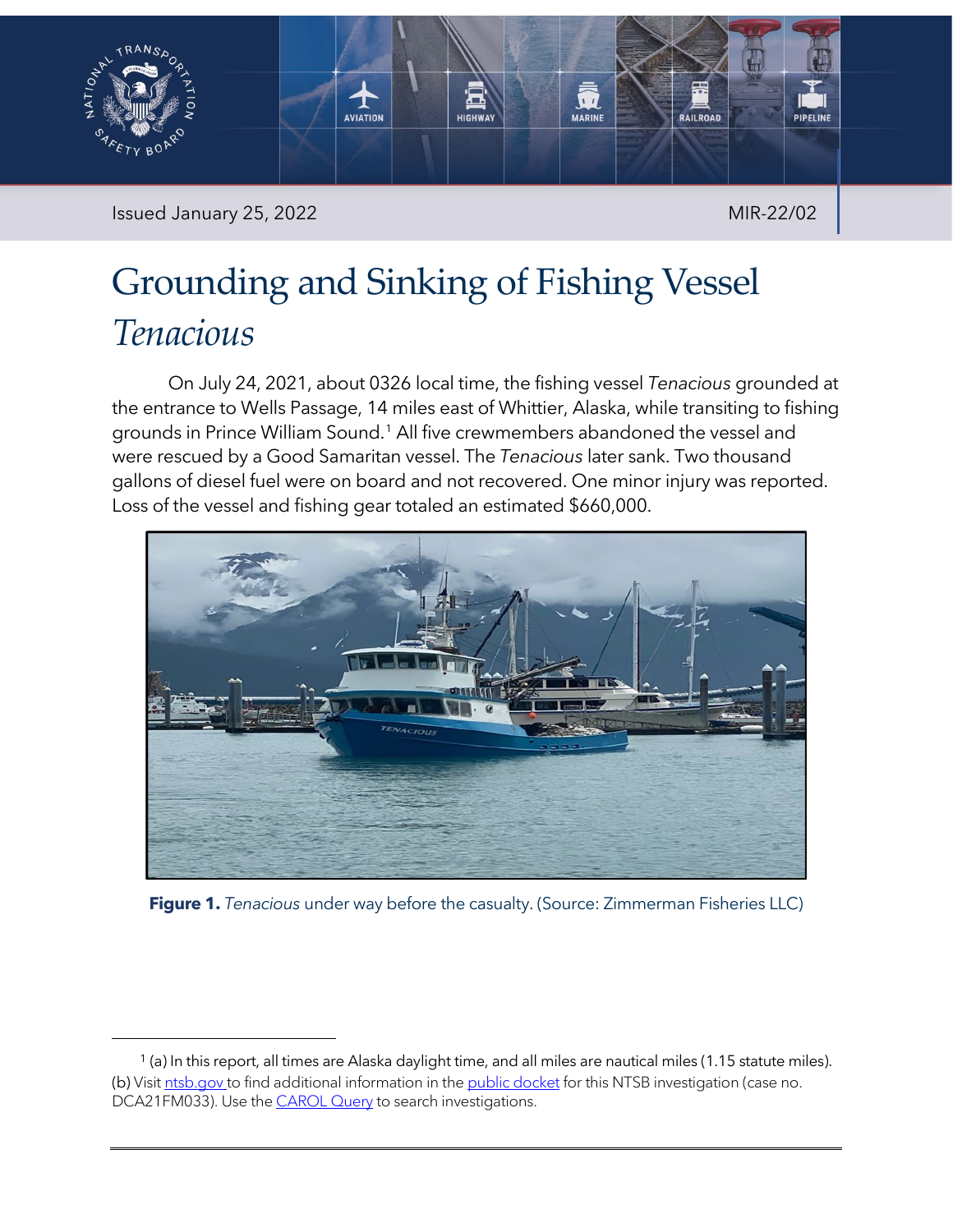| <b>Casualty type</b>        | Grounding/Stranding                                                                                                                                 |
|-----------------------------|-----------------------------------------------------------------------------------------------------------------------------------------------------|
| Location                    | Wells Passage, Prince William Sound, Alaska<br>60°45.74' N, 148°14.76' W                                                                            |
| <b>Date</b>                 | July 24, 2021                                                                                                                                       |
| <b>Time</b>                 | 0326 Alaska daylight time<br>(coordinated universal time -8 hrs)                                                                                    |
| Persons on board            | 5                                                                                                                                                   |
| <b>Injuries</b>             | 1 minor                                                                                                                                             |
| <b>Property damage</b>      | \$660,000 est.                                                                                                                                      |
| <b>Environmental damage</b> | 2,000 gallons diesel fuel est.                                                                                                                      |
| Weather                     | Visibility 10 nm, clear, winds variable 1-3 kts, calm seas, air<br>temperature 56°F, water temperature 57°F, morning twilight 0401,<br>sunrise 0510 |
| <b>Waterway information</b> | Channel, depth $1,380$ ft, width 2 nm, current $< 0.5$ kts                                                                                          |



**Figure 2.** Area where the *Tenacious* grounded and sank, as indicated by the red *X*. (Background source: Google Maps)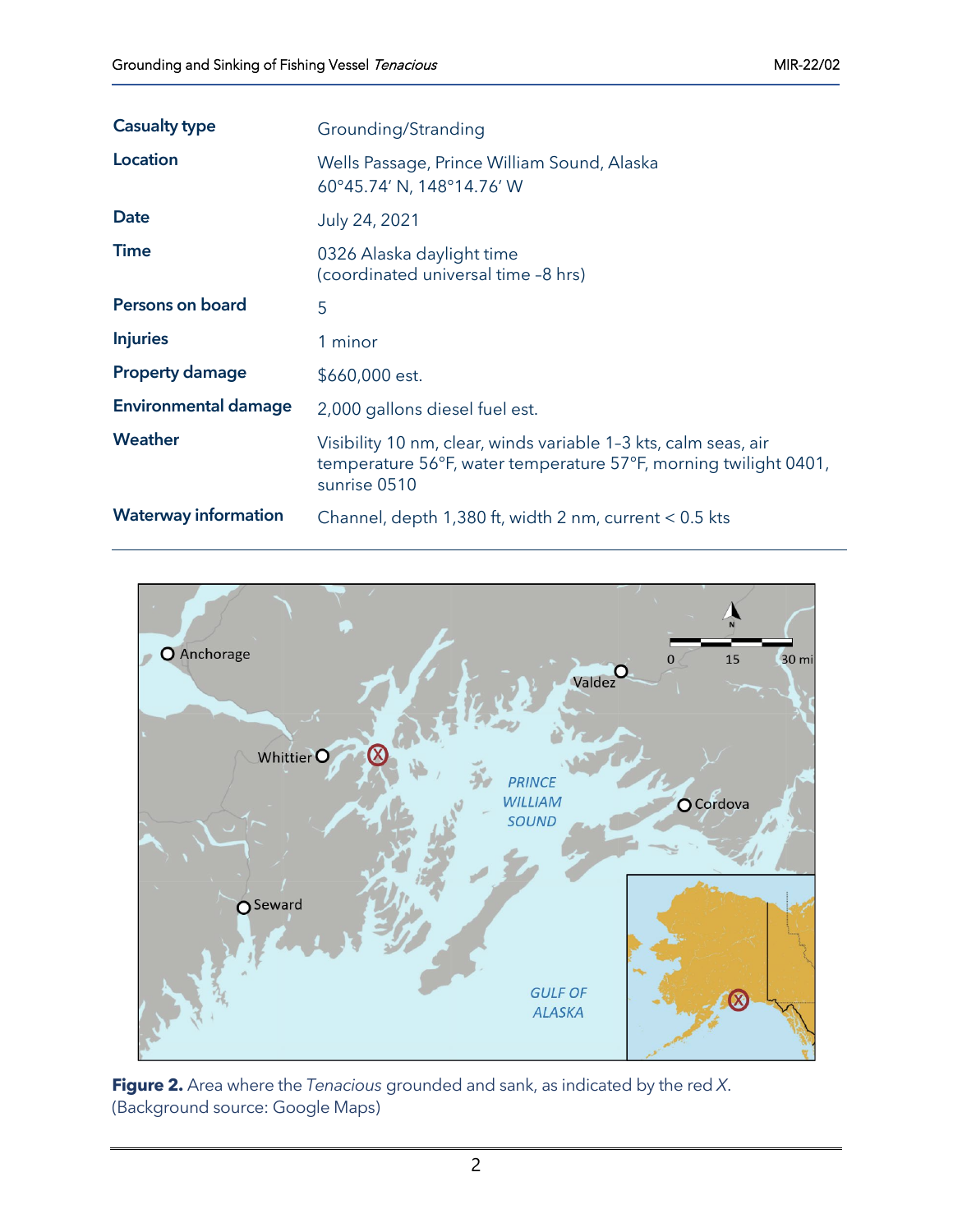# 1. Factual Information

### 1.1 Background

The steel-hulled fishing vessel *Tenacious* was built in Toledo, Oregon, in 1983 and was owned and operated by Zimmerman Fisheries LLC. The vessel's crew included the captain, skiff man, and three deckhands. One of the deckhands was an owner, training to operate the vessel.

The vessel, which fished primarily for pink salmon, was outfitted as a purse seiner and permitted by the State of Alaska to operate in Prince William Sound. Purse seiners use a large wall of netting with floats on the top of the net and a lead line strung through rings at the bottom of the net. The net is deployed using a skiff and then circled around fish as they school or run. Once the fish are encircled, the lead line is drawn tight to close, or "purse," the bottom of the net, preventing the catch from escaping downward. The net is then pulled alongside the fishing vessel, where the fish are loaded into holds. On the *Tenacious*, a 20-foot-long skiff, large enough to hold the entire crew, was towed astern and used to deploy the net.

Below deck from bow to stern was a bunkroom (modified forepeak), the engine room, two fish holds with a combined capacity of more than 45,000 pounds of catch, and a lazarette. During the casualty transit, one of the fish holds was full of water. The deckhouse included a galley and stateroom on the main deck and the wheelhouse above. The steel bulkhead between the bunkroom and engine room had soundproof insulation and penetrations for plumbing and electrical cable, along with a vent duct that ran under the bunks. The captain's bunk was in the wheelhouse.

Fishery management was controlled by the Alaska Department of Fish and Game, which announced "openers," days when vessels were permitted to fish. The Prince William Sound salmon fishery was seasonal, based on fish migration. The state opened the fishery on specific days based partly on the total quantity of fish landed, rather than a quota per license or per vessel. Within Prince William Sound, districts were opened for salmon on July 22, 2021, and closed on July 23. An opener was announced for July 24 from 0600 to 2000.

### 1.2 Event Sequence

*Tenacious* arrived in Whittier late on July 22, after fishing near Perry Island, to address and resolve maintenance issues with the skiff in time for the opener starting at 0600 on July 24. The vessel and crew spent the night rafted to a floating dock, waiting for the tide to rise to an adequate depth for mooring, and came ashore on July 23. After repairs to the skiff were unsuccessful, the owner, skiff operator, and a new deckhand that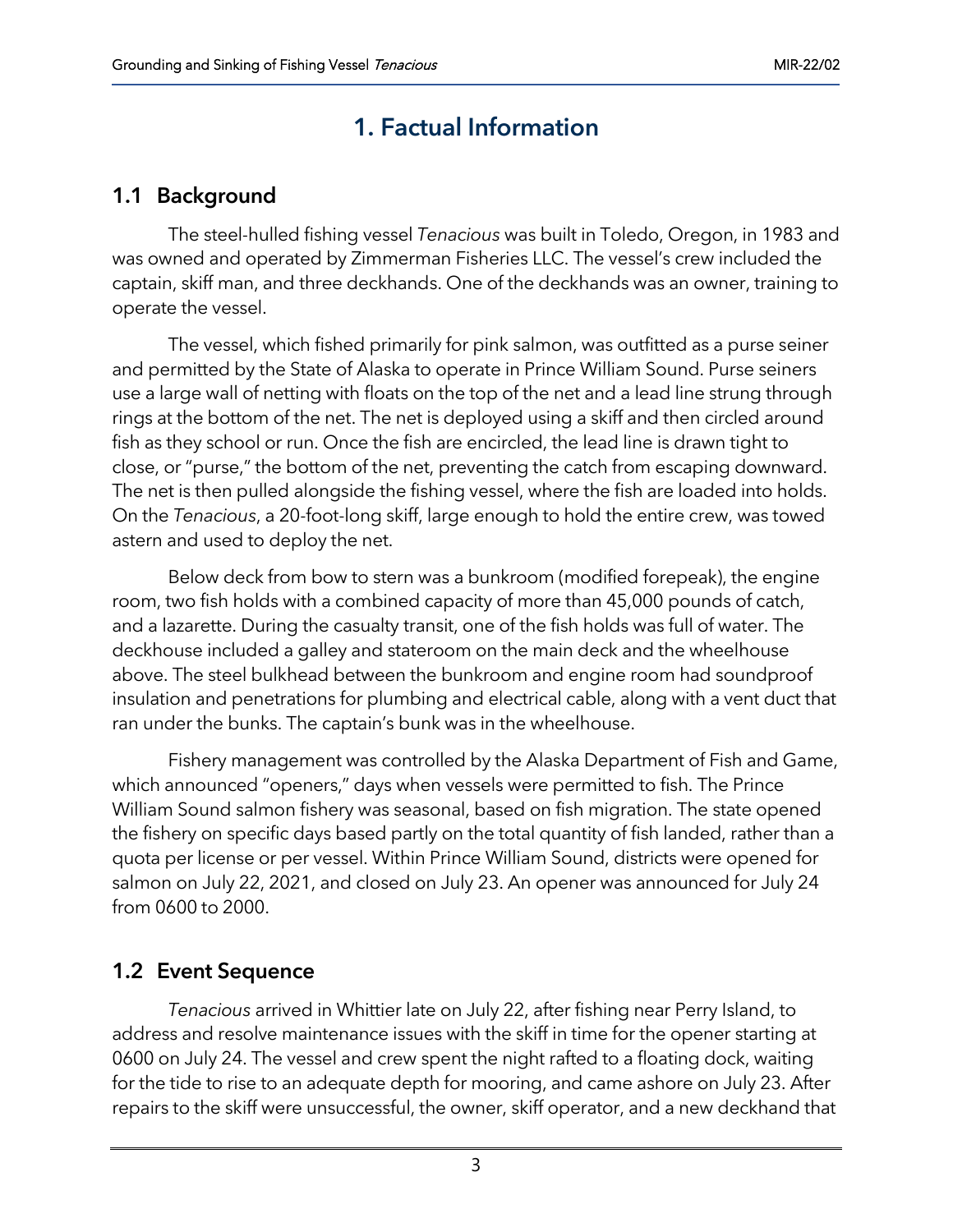joined the vessel that day traveled to and from Seward, Alaska, by car (a 180-statute-mile, 4-hour round trip) to borrow another skiff, returning about 2300. The captain and another deckhand remained on board to do maintenance on the net and on the vessel.

Following minor repairs to the new skiff, *Tenacious* left Whittier between 0100 and 0130 on July 24. The vessel was en route to Perry Passage, near the south end of Culross Island, via Wells Passage, a 3.5-hour trip. According to the deckhand, the whole crew was running off "not too much sleep," to which the captain echoed, stating, "everybody was pretty well tired."

The captain took the wheelhouse watch after departure while the crew slept. While motoring across the mouth of Cochrane Bay on autopilot, the *Tenacious* struck rocks on an unnamed point of the mainland, west of Point Culross, part of the Chugach National Forest, on the opposite side of the passage. The captain later told investigators he fell asleep. According to the captain, in that area shallow water with rocks extended "offshore a little bit." The captain and crew awoke upon contact. The captain attempted to back off the rocks, and the vessel started going in circles. The captain then went to the engine room to investigate and found the space flooding through penetrations in the forward bulkhead. He began to line up the bilge pump to pump out the engine room but was forced to leave when water started flooding from behind a live electrical panel.



**Figure 3.** Extract of National Oceanic and Atmospheric Administration (NOAA) chart 16705 (annotated by NTSB). An estimation of the intended route is shown in blue, and the grounding location marked by a red *X*. Soundings are in fathoms.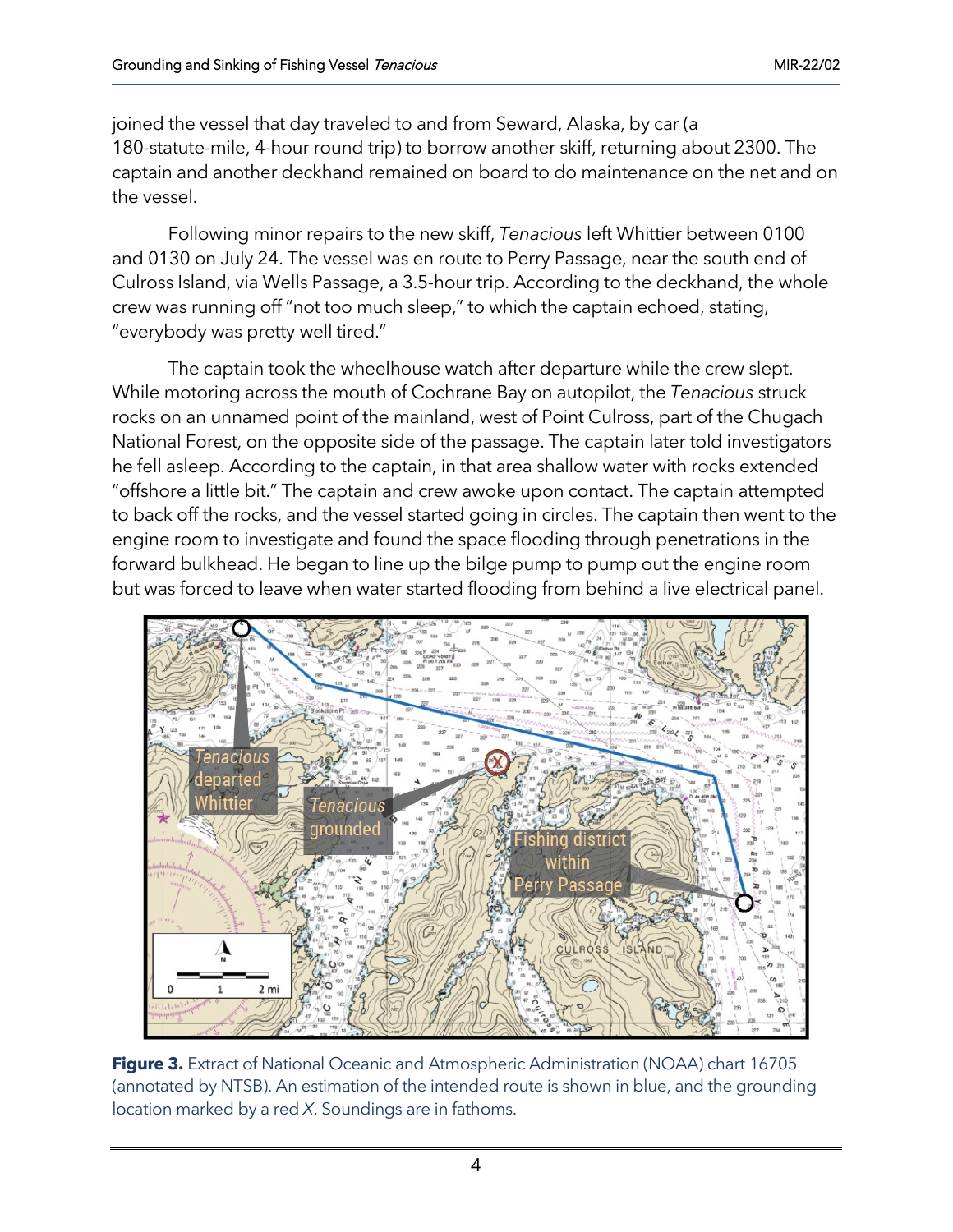Meanwhile, after the owner awoke, he found the bunkroom flooding from beneath the bunks. He went to the wheelhouse and made a distress call at 0326 on VHF radio channel 16 while the captain was in the engine room. He then returned to the bunkroom, found his bunk underwater, and, with the vessel now stopped, instructed the crew to board the skiff. The owner then fetched survival suits from the wheelhouse to bring in the skiff. The captain, having returned from the engine room, made a second distress call and then joined the crew in the skiff.

With all hands aboard the skiff, the owner cut the tow line. Although the captain told the US Coast Guard that the skiff had enough fuel to make it back to Whittier, the Coast Guard told them to stay on scene. Coast Guard Sector Anchorage requested a helicopter from Aviation Support Facility Cordova and a motor lifeboat from Station Valdez in preparation to rescue the *Tenacious* crew.

The crew witnessed the *Tenacious* roll to port and sink. The liferaft located above the wheelhouse self-deployed, but the emergency position indicating radio beacon (EPIRB), mounted to the mast, did not activate. The Coast Guard did not receive any EPIRB or personal locator beacon (PLB) alerts in Prince William Sound that day.

At 0336, the crew on board the fishing vessel *Grand Pa,* a 39-foot-long, Seward-based commercial fishing vessel, overheard the distress call and relayed to the Coast Guard that all five *Tenacious* crewmembers were aboard the skiff with no medical concerns. The Coast Guard then stood down the search and rescue resources. The fishing vessel *Wildlife* arrived from Whittier at 0642, picked up the *Tenacious* crew, and towed the skiff to Whittier, arriving at 0748.



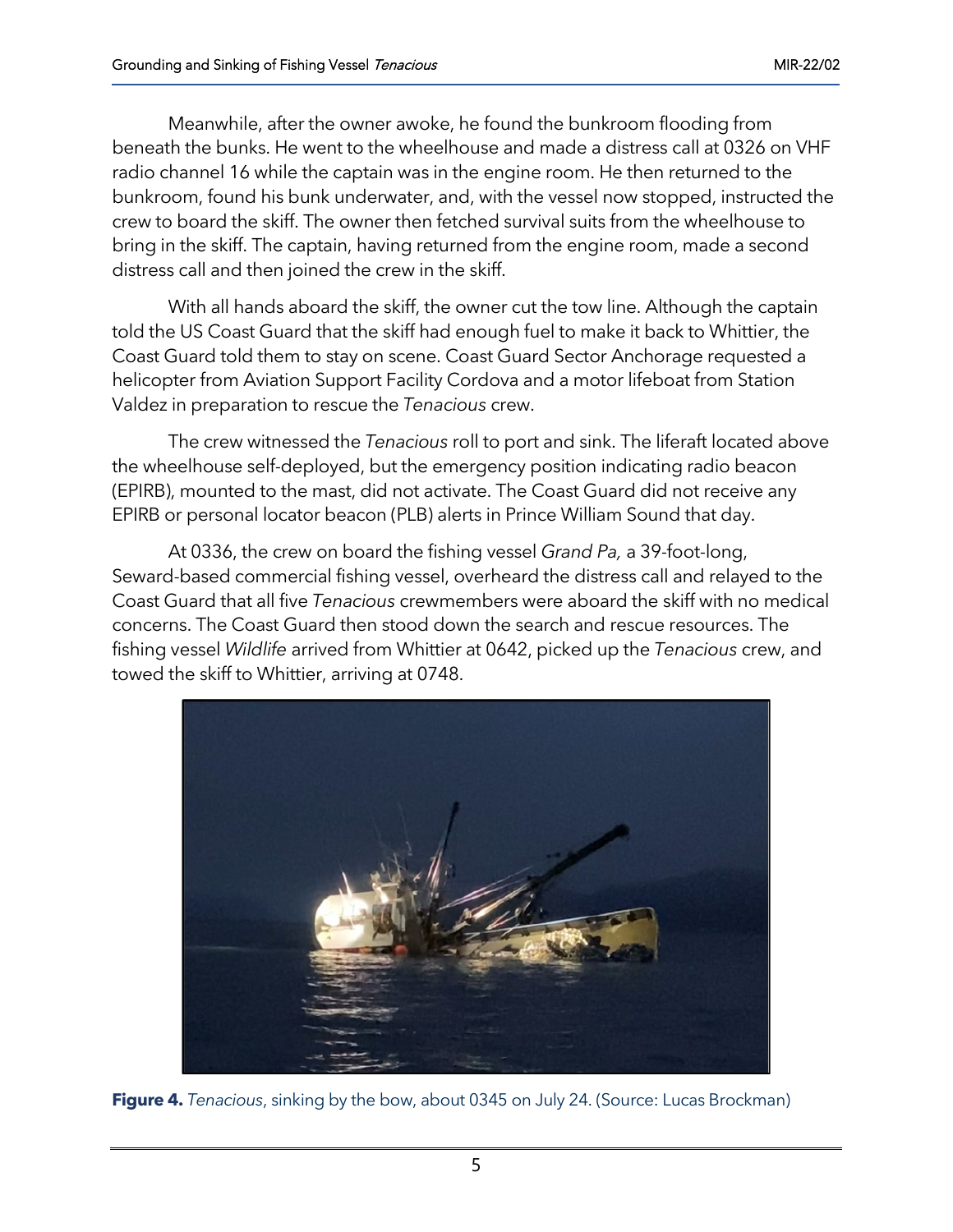#### 1.3 Additional Information

The captain had operated fishing vessels for 32 years, and this was his second season as the *Tenacious* captain. It was the owner's second season on board the vessel. One deckhand was a month into his first season. He stated he was given a book on fishing safety when he came aboard, which he had skimmed through. He told investigators he had never put on his survival suit, was not sure where the liferaft or lifejackets were located, and had not participated in any drills. The captain stated that the crew would practice putting on survival suits annually but had not yet done so this season. Coast Guard regulations requiring drills only apply to fishing vessels operating beyond the Boundary Line or with more than 16 people on board.[2](#page-5-0) There were no PLBs on board the *Tenacious*.

The owner stated the crew typically got a "good night's sleep" during salmon fishing since the openers ended at 2000, after which the vessel delivered its catch to a tender and anchored for the night. He also confirmed that, had they successfully repaired their own skiff (rather than making a 4-hour round trip by car to borrow another skiff), the crew would have sailed the *Tenacious* to the fishing grounds earlier and anchored overnight, instead of sailing early in the morning and arriving just in time for the opener. The crew usually slept from 2230 until 0430. According to the deckhand, the captain was awake all day on July 23. The captain slept 10 hours the night of July 22 but did not sleep between 0800 on July 23 and the grounding in the early morning hours of July 24. The captain stated he "nodded off" on this night. He also stated a pinched nerve had been interrupting his sleep on previous nights, but he did not take any medication for the pain.

Fishing vessels risk missing out on catch by not being on scene for openers. The captain told investigators the casualty "was my fault 100 percent. I knew everybody was tired and wore out and I knew I was too, but… I also knew there was lots of fish around, boat loads, so that probably had a lot to do with my decision." He also stated that the decision was his alone and that the company and owner would not fault him if he chose to stay in port.

*Tenacious* was outfitted with two electronic charting systems (ECS) that had routes saved from previous trips. According to the captain, the ECS had a cross track error alarm, which would have visually and audibly alerted the wheelhouse operator when the vessel departed a set distance off its planned track; however, he was navigating by eye and did not use the route feature on the casualty voyage, stating, "I've done that route a thousand times." He stated his normal route takes him 0.25 miles off the northern tip of

<span id="page-5-0"></span><sup>2</sup> The Boundary Line as defined in Title 46 *Code of Federal Regulations* part 7 delineates internal and offshore waters for regulatory purposes. Prince William Sound lies wholly within the Boundary Line.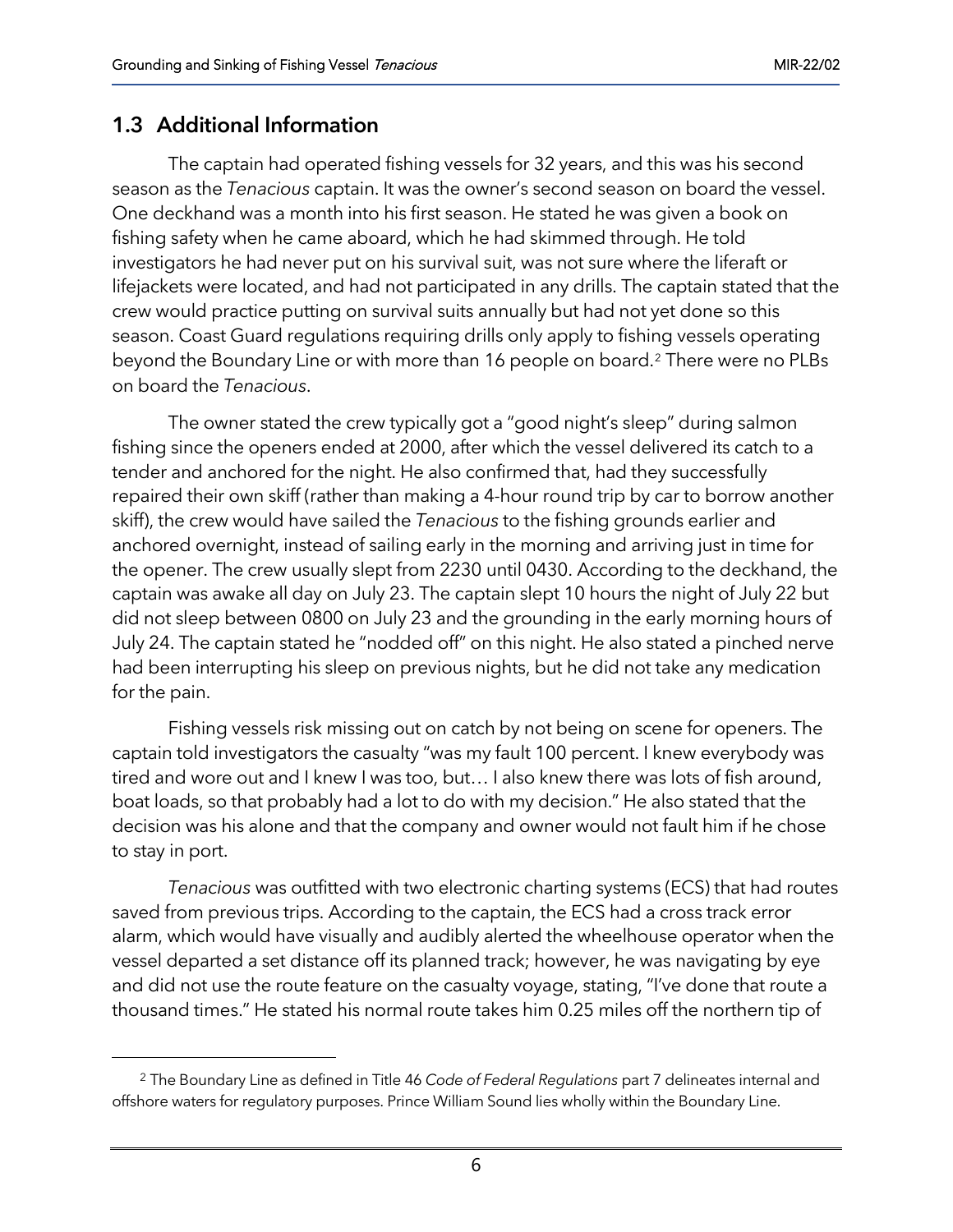Culross Island. There was a fathometer in the wheelhouse with no alarm set. *Tenacious* was also fitted with a bridge watch alarm which, although it did not include motion sensors, alarmed if not reset before a timer ran out. The key to turn on the bridge watch alarm system was lost, and the system was not in use during the casualty transit.

The captain, owner, and skiff operator tested negative for alcohol and other drugs the following day.

## 2. Analysis

The weather was not a factor, and investigators found no evidence of alcohol or other drug use, mechanical deficiencies, or aid-to-navigation discrepancies.

Vessel operators must ensure crewmembers have sufficient rest to safely perform duties. The captain and crew worked all day and into the night on July 23 mending nets, performing boat maintenance, and traveling to and from Seward to pick up a new skiff. While the crew rested after getting under way, the captain took the first watch and had been awake 19.5 hours at the time of the casualty. Additionally, the captain told investigators he had not slept well the previous days due to a pinched nerve. The casualty occurred in darkness, about 0300, during a circadian low period. Circadian lows occur when the body has a stronger desire to sleep, which typically occurs between the hours of 0300 and 0500. Given the captain's extended awake hours, operating outside of his typical work/sleep schedule, bad quality of sleep on previous nights, and reduced performance from the circadian low, it is likely the captain was impaired by both acute fatigue and a chronic sleep debt resulting from reduced sleep quality in the preceding days.

The prospect theory of human decision-making proposes that human beings are more likely to accept higher levels of risk when faced with the perception of guaranteed future losses. In this case, the captain intended to fish on the July 24 opener because, as he stated, "there was lots of fish around." He likely framed the possibility of missing the opener as a guaranteed loss in terms of earnings from the catch. To avoid a perceived future loss, the captain's risk tolerance was higher, resulting in the decision to get under way later than planned, during normal sleep hours, while in a fatigued state. With no specific quota for the catch, the *Tenacious* crew was limited only by its own ability to participate in the openers, which were scheduled based on dates and locations where pink salmon populations were plentiful. Thus, there was economic pressure for the owners and crewmembers of vessels in this fishery, including the *Tenacious*, to participate in all openers to catch as much pink salmon as possible, which led to the captain's fatigue. As found in other NTSB investigations, the structure of this fishery encouraged working longer hours to increase the vessel's portion of the catch, which leads to a fatigued crew.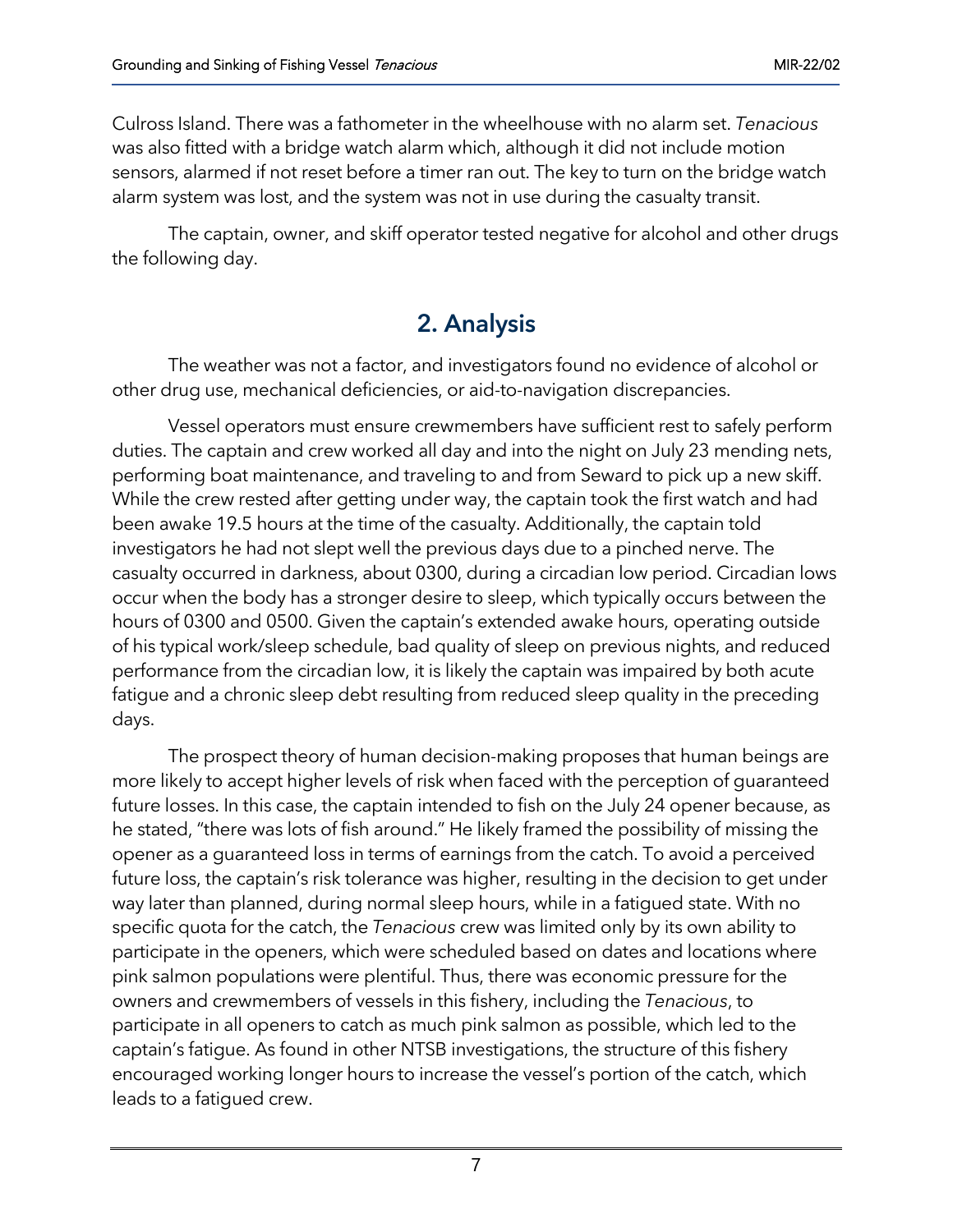At least two safety tools available to the captain on the transit were not used. *Tenacious* was outfitted with a chart plotter that included a cross track error alarm, which would have visually and audibly alerted the wheelhouse operator when the vessel departed a set distance off its planned track. *Tenacious* was also outfitted with a bridge watch alarm, designed to alarm at set intervals to ensure the operator has not fallen asleep. Either of these alarms could have alerted the captain in time to possibly prevent the grounding.

The vessel was holed below the waterline in the bunkroom. Water entered the engine room via penetrations in the non-watertight bulkhead between the bunkroom and engine room. With one of its two fish holds already full of water, much of the hull volume was flooded, and the vessel sank—as its reserve buoyancy was overcome.

Maintaining watertight integrity of a vessel is a fundamental principal of safe operations on water. Within the hull, watertight bulkheads are designed to prevent progressive flooding when portions of the hull are compromised in a collision or other contact. Had the bulkhead between the bunkroom and the engine room been watertight, it would have contained the flooding to the bunkroom.

The *Tenacious* was not required by regulations to have watertight bulkheads. However, voluntary standards for uninspected commercial fishing vessels found in Coast Guard Navigation and Vessel Inspection Circular No. 5-86 (NVIC 5-86) state that vessels have a "watertight collision bulkhead between five and fifteen percent of the vessel's length aft from the bow," and that the main machinery space "be bounded by watertight bulkheads which extend up to the working deck." The NVIC also notes, "In practice, it is a good idea to design and maintain all bulkheads watertight." The forward engine room bulkhead on the *Tenacious* would have been watertight if it was designed and operated to have met this guidance.

Despite the rapid progressive flooding and sinking, the crew of five made appropriate distress calls, safely abandoned the vessel, and were assisted by Good Samaritan vessels. At least one crewmember was not familiar with lifesaving equipment, including survival suits, and had not participated in a drill. The EPIRB did not activate after the vessel sank, and with no PLBs for crewmembers on board, their location for search and rescue relied solely on the ability to perform a timely mayday call.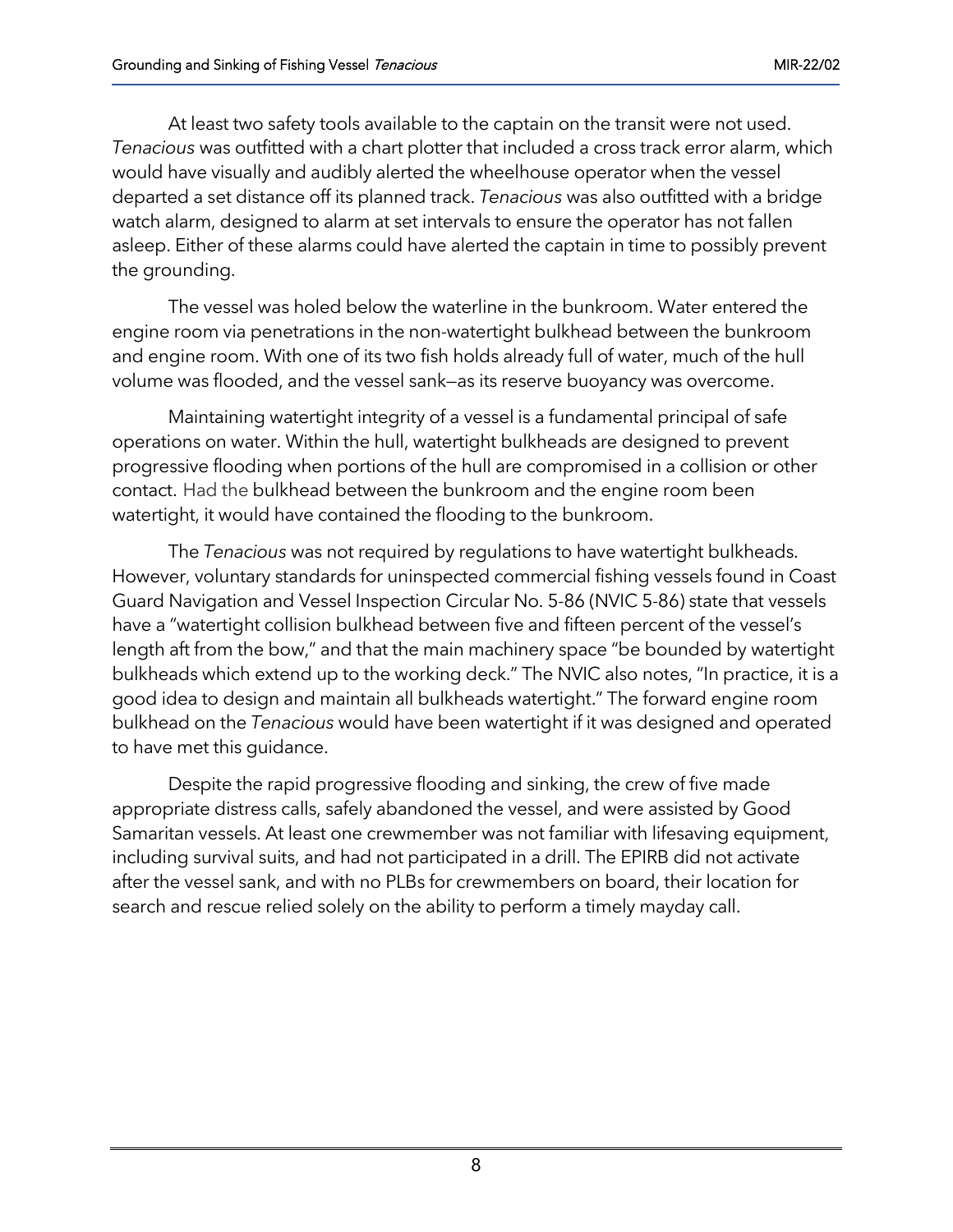# 3. Conclusions

### 3.1 Probable Cause

The National Transportation Safety Board determines that the probable cause of the grounding of the fishing vessel *Tenacious* was the captain's decision to get under way while fatigued. Contributing to the casualty was the decision not to use the navigation system's cross track error alarm and to operate with a non-functioning bridge watch alarm.

### 3.2 Lessons Learned

#### 3.2.1 Fatigue

In this casualty, and as the NTSB has previously noted in numerous commercial fishing vessel casualties, crew fatigue is a significant causal factor. Owners/operators should ensure that crewmembers receive enough rest to adequately perform duties.

#### 3.2.2 Watch Alarm

A watch alarm, when used as intended, is an effective tool that can help ensure that a crewmember remains awake and vigilant while on duty. However, a watch alarm is not a substitute for the management and mitigation of fatigue. Owners/operators of vessels equipped with a watch alarm should establish procedures for its operation and use, especially when only one crewmember is responsible for navigation and lookout.